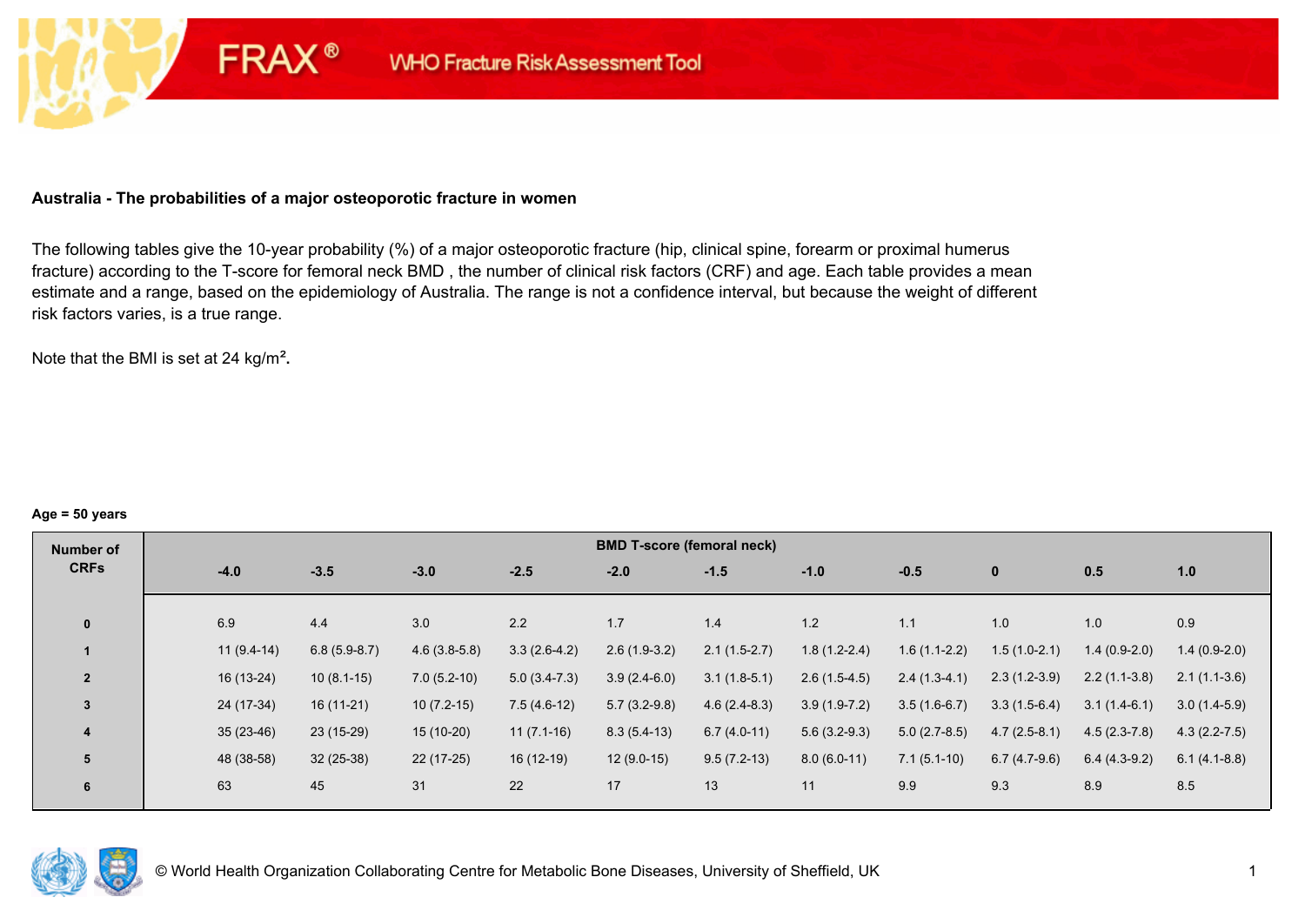## **Age = 55 years**

**FRAX®** 

| <b>BMD T-score (femoral neck)</b><br>Number of                                                                                                                                                |                |
|-----------------------------------------------------------------------------------------------------------------------------------------------------------------------------------------------|----------------|
| <b>CRFs</b><br>$-3.5$<br>$-3.0$<br>$-2.5$<br>$-4.0$<br>$-2.0$<br>$-1.5$<br>$-1.0$<br>$-0.5$<br>$\mathbf{0}$<br>0.5                                                                            | 1.0            |
| 8.0<br>5.3<br>3.7<br>2.7<br>2.1<br>1.7<br>1.5<br>1.3<br>1.2<br>1.2<br>$\mathbf{0}$                                                                                                            | 1.1            |
| $3.2(2.4-4.0)$<br>$2.2(1.5-3.0)$<br>$1.9(1.2-2.6)$<br>$12(11-15)$<br>$8.1(7.1-9.8)$<br>$5.6(4.7-6.8)$<br>$4.2(3.3-5.1)$<br>$2.6(1.8-3.4)$<br>$2.0(1.3-2.8)$<br>$1.8(1.1-2.5)$                 | $1.7(1.1-2.3)$ |
| $3.9(2.3-6.2)$<br>18 (15-25)<br>$12(9.7-17)$<br>$8.5(6.4-12)$<br>$6.2(4.3-8.8)$<br>$4.8(3.1 - 7.3)$<br>$3.2(1.8-5.3)$<br>$3.0(1.6-5.0)$<br>$2.8(1.5-4.7)$<br>$2.6(1.4-4.4)$<br>$\overline{2}$ | $2.4(1.3-4.2)$ |
| $\mathbf{3}$<br>26 (19-35)<br>$12(8.7-18)$<br>18 (13-24)<br>$9.2(5.8-14)$<br>$7.1(4.1-12)$<br>$5.7(3.1-10)$<br>$4.7(2.4-8.6)$<br>$4.3(2.1-8.0)$<br>$4.0(1.9-7.6)$<br>$3.8(1.8-7.2)$           | $3.6(1.6-6.8)$ |
| $8.2(5.2-13)$<br>37 (26-47)<br>$26(18-31)$<br>18 (12-23)<br>$13(8.9-19)$<br>$10(6.9-15)$<br>$6.2(3.5-10)$<br>$6.8(4.0-11)$<br>$5.4(2.9-9.2)$<br>$5.7(3.1-9.7)$<br>$\overline{\mathbf{4}}$     | $5.1(2.7-8.7)$ |
| 5<br>$50(42-58)$<br>36 (29-40)<br>25 (20-29)<br>19 (15-23)<br>$12(9.0-15)$<br>$9.6(7.3-13)$<br>$8.7(6.3-12)$<br>$14(11-18)$<br>$8.0(5.6-11)$<br>$7.5(5.2-11)$                                 | $7.1(4.8-10)$  |
| 65<br>35<br>26<br>48<br>20<br>16<br>13<br>12<br>11<br>10<br>6                                                                                                                                 | 9.8            |

## **Age = 60 years**

| Number of      |             |              |                |                | <b>BMD T-score (femoral neck)</b> |                  |                |                |                |                |                |
|----------------|-------------|--------------|----------------|----------------|-----------------------------------|------------------|----------------|----------------|----------------|----------------|----------------|
| <b>CRFs</b>    | $-4.0$      | $-3.5$       | $-3.0$         | $-2.5$         | $-2.0$                            | $-1.5$           | $-1.0$         | $-0.5$         | $\mathbf{0}$   | 0.5            | 1.0            |
| $\mathbf{0}$   | 10          | 6.9          | 5.0            | 3.7            | 2.9                               | 2.3              | 2.0            | 1.8            | 1.6            | 1.5            | 1.4            |
|                | $15(14-17)$ | $10(9.3-12)$ | $7.4(6.3-8.7)$ | $5.5(4.4-6.6)$ | $4.3(3.2-5.4)$                    | $3.4(2.5-4.5)$   | $2.9(2.0-3.9)$ | $2.6(1.8-3.6)$ | $2.4(1.6-3.4)$ | $2.3(1.5-3.2)$ | $2.1(1.4-3.0)$ |
| $\overline{2}$ | 22 (18-29)  | $15(13-20)$  | $11(8.4-15)$   | $8.2(5.8-11)$  | $6.3(4.2-9.3)$                    | $5.1(3.1 - 7.8)$ | $4.3(2.5-6.9)$ | $3.9(2.2-6.4)$ | $3.6(1.9-5.9)$ | $3.3(1.8-5.5)$ | $3.1(1.6-5.2)$ |
| $\overline{3}$ | $31(24-39)$ | 22 (17-29)   | $16(11-23)$    | $12(7.8-18)$   | $9.2(5.6-15)$                     | $7.3(4.1-13)$    | $6.2(3.3-11)$  | $5.6(2.8-10)$  | $5.1(2.5-9.5)$ | $4.7(2.3-8.9)$ | $4.4(2.1-8.3)$ |
| $\overline{4}$ | 43 (32-51)  | $31(22-37)$  | 23 (16-29)     | $17(12-23)$    | $13(9.1-19)$                      | $10(6.9-16)$     | $8.8(5.5-14)$  | $7.9(4.7-13)$  | $7.3(4.1-12)$  | $6.7(3.7-11)$  | $6.3(3.4-11)$  |
| 5              | 56 (49-63)  | 42 (36-46)   | $31(26-36)$    | 23 (19-28)     | $18(15-23)$                       | $15(12-19)$      | $12(9.5-17)$   | $11(8.1-15)$   | $10(7.2-14)$   | $9.4(6.5-13)$  | $8.7(5.9-12)$  |
| 6              | 70          | 55           | 42             | 32             | 25                                | 20               | 17             | 15             | 14             | 13             | 12             |

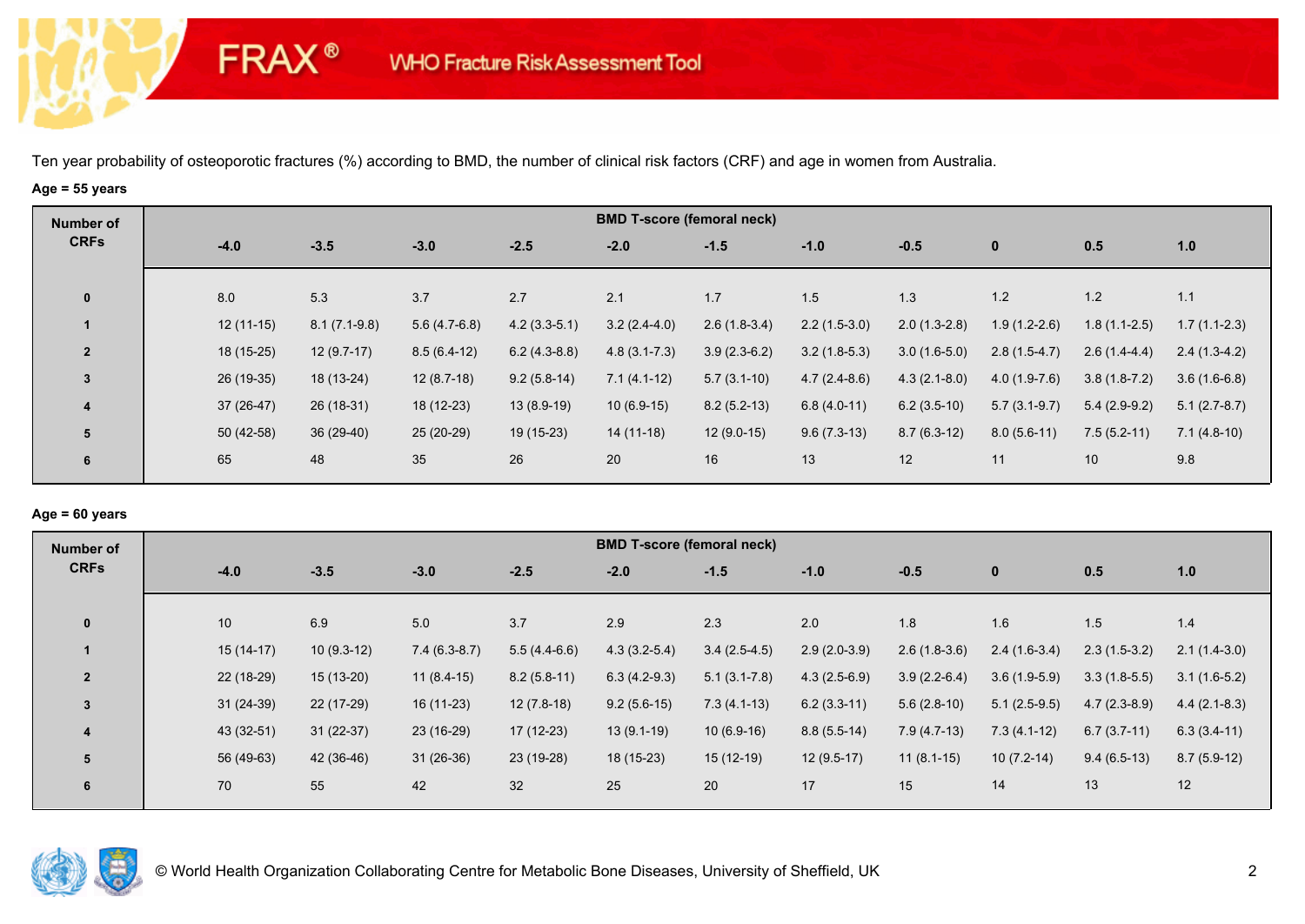### **Age = 65 years**

**FRAX®** 

| Number of               |             |             |              |                | <b>BMD T-score (femoral neck)</b> |                |                |                |                |                |                |
|-------------------------|-------------|-------------|--------------|----------------|-----------------------------------|----------------|----------------|----------------|----------------|----------------|----------------|
| <b>CRFs</b>             | $-4.0$      | $-3.5$      | $-3.0$       | $-2.5$         | $-2.0$                            | $-1.5$         | $-1.0$         | $-0.5$         | $\mathbf{0}$   | 0.5            | 1.0            |
| $\mathbf{0}$            | 14          | 9.7         | 7.0          | 5.2            | 4.0                               | 3.2            | 2.8            | 2.5            | 2.2            | 2.0            | 1.9            |
|                         | $20(18-23)$ | $14(13-16)$ | $10(8.8-12)$ | $7.8(6.3-9.1)$ | $6.0(4.6-7.4)$                    | $4.7(3.5-6.1)$ | $4.1(2.9-5.5)$ | $3.6(2.5-5.0)$ | $3.3(2.2-4.5)$ | $3.0(2.0-4.2)$ | $2.7(1.8-3.9)$ |
| $\overline{2}$          | $29(24-36)$ | $21(17-26)$ | $15(12-19)$  | $11(8.3-15)$   | $8.7(6.0-12)$                     | $6.9(4.4-10)$  | $5.9(3.6-9.1)$ | $5.3(3.1-8.3)$ | $4.7(2.7-7.7)$ | $4.3(2.4-7.1)$ | $4.0(2.1-6.5)$ |
| $\overline{3}$          | $39(32-47)$ | 29 (23-37)  | 21 (16-29)   | 16 (11-24)     | $12(8.0-19)$                      | $9.8(5.9-16)$  | $8.5(4.7-15)$  | $7.5(4.0-13)$  | $6.8(3.5-12)$  | $6.2(3.1-11)$  | $5.7(2.8-10)$  |
| $\overline{\mathbf{4}}$ | 52 (41-59)  | $39(30-46)$ | 29 (22-37)   | $22(16-30)$    | 17 (13-25)                        | $14(9.8-21)$   | $12(7.8-18)$   | $11(6.6-17)$   | $9.5(5.7-15)$  | $8.7(5.0-14)$  | $7.9(4.5-13)$  |
| 5                       | 65 (58-70)  | 51 (45-55)  | $39(34-45)$  | $30(26-36)$    | 24 (20-30)                        | 19 (16-25)     | 16 (13-22)     | $15(11-20)$    | $13(9.4-18)$   | $12(8.4-17)$   | $11(7.5-15)$   |
| 6                       | 77          | 64          | 51           | 40             | 32                                | 26             | 22             | 20             | 18             | 16             | 15             |
|                         |             |             |              |                |                                   |                |                |                |                |                |                |

## **Age = 70 years**

| Number of                |            |             |             |              | <b>BMD T-score (femoral neck)</b> |                |                |                |                |                |                |
|--------------------------|------------|-------------|-------------|--------------|-----------------------------------|----------------|----------------|----------------|----------------|----------------|----------------|
| <b>CRFs</b>              | $-4.0$     | $-3.5$      | $-3.0$      | $-2.5$       | $-2.0$                            | $-1.5$         | $-1.0$         | $-0.5$         | $\mathbf{0}$   | 0.5            | 1.0            |
|                          |            |             |             |              |                                   |                |                |                |                |                |                |
| $\mathbf{0}$             | 20         | 14          | 10          | 7.7          | 5.9                               | 4.7            | 4.0            | 3.5            | 3.1            | 2.7            | 2.5            |
|                          | 29 (26-34) | $21(18-25)$ | $15(13-18)$ | $11(9.3-13)$ | $8.5(6.8-9.9)$                    | $6.7(5.2-7.8)$ | $5.6(4.3-6.5)$ | $4.9(3.6-5.7)$ | $4.3(3.1-5.0)$ | $3.8(2.7-4.5)$ | $3.4(2.4-4.0)$ |
| $\overline{\phantom{a}}$ | 41 (34-51) | $30(24-39)$ | 22 (17-29)  | 16 (12-22)   | $12(8.9-16)$                      | $9.6(6.7-13)$  | $8.0(5.4-11)$  | $6.8(4.4-9.1)$ | $5.9(3.8-8.0)$ | $5.2(3.3-7.2)$ | $4.6(2.9-6.5)$ |
| $\overline{3}$           | 56 (45-67) | 42 (33-53)  | $32(23-42)$ | $23(17-32)$  | $17(12-25)$                       | $14(8.9-20)$   | $11(7.1-17)$   | $9.4(5.8-14)$  | $8.1(4.9-13)$  | $7.1(4.3-11)$  | $6.3(3.7-10)$  |
| 4                        | 70 (60-77) | 57 (46-65)  | 44 (34-52)  | $33(25-41)$  | $25(18-32)$                       | 19 (14-25)     | $16(11-21)$    | $13(9.4-18)$   | $11(8.0-16)$   | $9.7(6.9-14)$  | $8.5(6.0-13)$  |
| 5                        | 83 (77-85) | 72 (64-75)  | 58 (51-62)  | 45 (39-50)   | $35(29-39)$                       | $27(22-31)$    | 22 (18-26)     | 18 (15-22)     | $15(13-19)$    | $13(11-17)$    | $11(9.6-15)$   |
| 6                        | 89         | 83          | 73          | 60           | 47                                | 37             | 30             | 24             | 20             | 18             | 15             |
|                          |            |             |             |              |                                   |                |                |                |                |                |                |

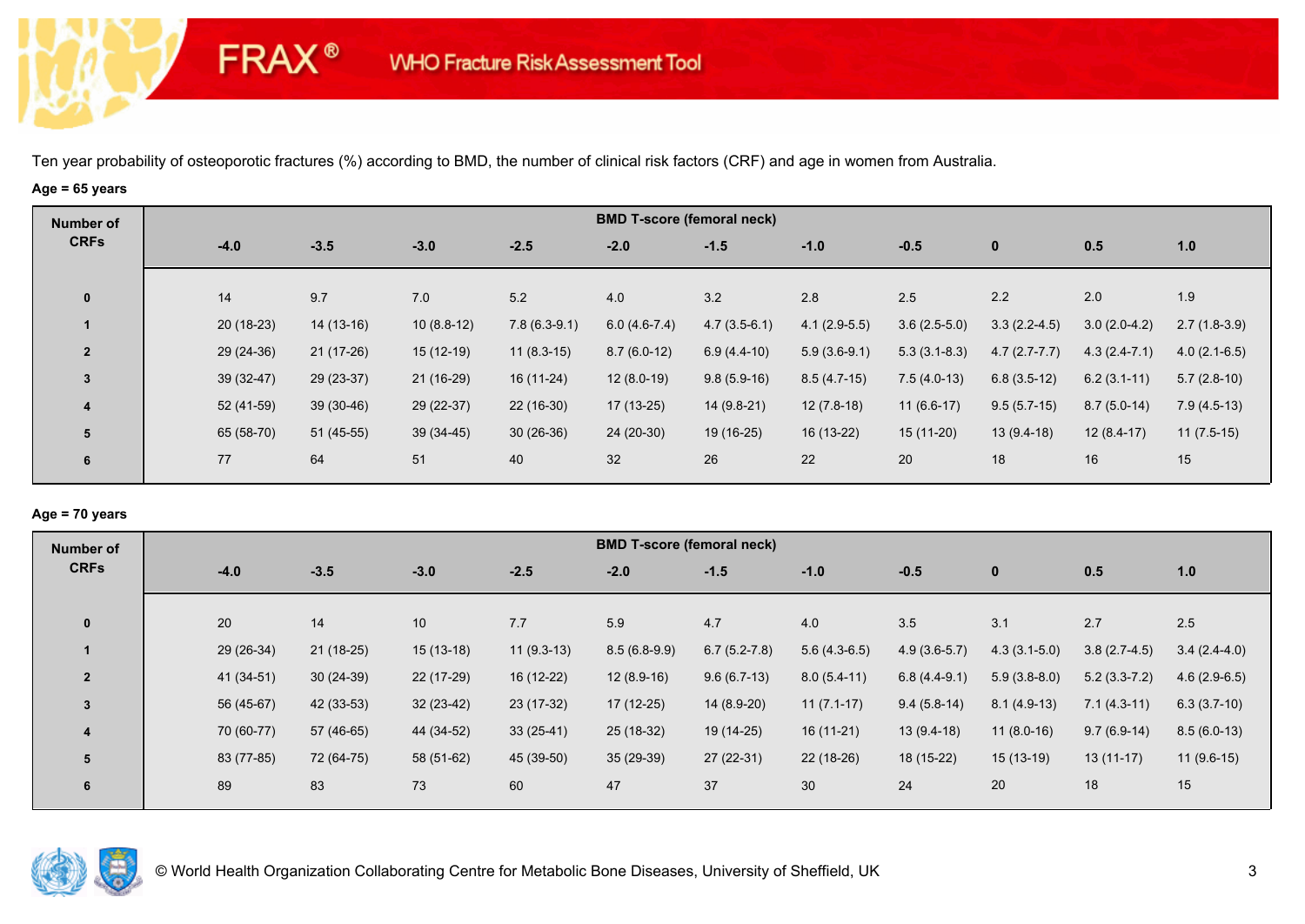# **Age = 75 years**

**FRAX®** 

| Number of      |             |            |             |             |              | <b>BMD T-score (femoral neck)</b> |               |                |                |                |                |
|----------------|-------------|------------|-------------|-------------|--------------|-----------------------------------|---------------|----------------|----------------|----------------|----------------|
| <b>CRFs</b>    | $-4.0$      | $-3.5$     | $-3.0$      | $-2.5$      | $-2.0$       | $-1.5$                            | $-1.0$        | $-0.5$         | $\mathbf 0$    | 0.5            | 1.0            |
| $\mathbf 0$    | 26          | 19         | 14          | 11          | 8.2          | 6.7                               | 5.6           | 4.8            | 4.2            | 3.6            | 3.2            |
|                | $39(33-58)$ | 29 (24-45) | $22(18-33)$ | $16(13-24)$ | $12(9.5-17)$ | $9.8(7.5-13)$                     | $8.1(6.1-10)$ | $6.7(5.0-8.0)$ | $5.7(4.2-6.6)$ | $4.9(3.6-5.8)$ | $4.3(3.2-5.1)$ |
| $\overline{2}$ | 54 (42-75)  | 43 (31-63) | $33(23-50)$ | 25 (17-38)  | 18 (13-28)   | $14(9.8-21)$                      | $12(7.8-17)$  | $9.5(6.4-13)$  | $7.9(5.3-10)$  | $6.7(4.5-9.1)$ | $5.7(3.8-8.0)$ |
| $\overline{3}$ | 69 (53-83)  | 58 (41-74) | 47 (31-62)  | $36(23-49)$ | 27 (17-38)   | $21(13-30)$                       | 17 (10-24)    | $13(8.4-19)$   | $11(6.9-16)$   | $9.1(5.8-13)$  | $7.7(5.0-11)$  |
| 4              | 81 (65-88)  | 73 (53-83) | 62 (42-73)  | $51(32-61)$ | 39 (24-49)   | $31(19-39)$                       | 24 (15-31)    | 19 (13-25)     | 15 (11-20)     | $13(9.0-17)$   | $10(7.8-14)$   |
| 5              | 88 (78-91)  | 84 (69-88) | 76 (57-81)  | 66 (46-72)  | 54 (36-59)   | 44 (29-48)                        | $35(24-39)$   | $27(20-31)$    | $22(17-26)$    | $17(14-21)$    | $14(12-17)$    |
| 6              | 91          | 89         | 86          | 80          | 70           | 59                                | 48            | 38             | 30             | 24             | 20             |

## **Age = 80 years**

| Number of      |            |             |             |             |             | <b>BMD T-score (femoral neck)</b> |              |               |                |                |                |
|----------------|------------|-------------|-------------|-------------|-------------|-----------------------------------|--------------|---------------|----------------|----------------|----------------|
| <b>CRFs</b>    | $-4.0$     | $-3.5$      | $-3.0$      | $-2.5$      | $-2.0$      | $-1.5$                            | $-1.0$       | $-0.5$        | $\mathbf{0}$   | 0.5            | 1.0            |
|                |            |             |             |             |             |                                   |              |               |                |                |                |
| $\mathbf{0}$   | 29         | 23          | 18          | 14          | 11          | 9.0                               | 7.6          | 6.5           | 5.6            | 4.8            | 4.2            |
|                | 41 (34-60) | $33(27-49)$ | 26 (20-38)  | $20(15-29)$ | 16 (12-22)  | $13(9.7-18)$                      | $11(8.0-14)$ | $9.0(6.6-11)$ | $7.6(5.6-9.0)$ | $6.5(4.7-7.4)$ | $5.6(4.1-6.5)$ |
| $\overline{2}$ | 55 (43-72) | 45 (34-63)  | $36(26-53)$ | 29 (20-43)  | $23(16-34)$ | 18 (13-27)                        | $15(10-22)$  | $12(8.4-17)$  | $10(7.0-14)$   | $8.8(5.9-12)$  | $7.5(5.0-9.8)$ |
| $\overline{3}$ | 67 (53-80) | 58 (43-73)  | 49 (34-64)  | 40 (27-53)  | $32(21-43)$ | 26 (17-35)                        | $21(14-29)$  | $17(11-24)$   | 14 (9.2-20)    | $12(7.7-16)$   | $10(6.5-14)$   |
| 4              | 77 (63-85) | 70 (53-80)  | 62 (43-73)  | $53(35-63)$ | 44 (28-53)  | $36(23-44)$                       | $30(19-37)$  | 24 (16-31)    | $20(13-25)$    | $16(11-21)$    | $14(9.6-18)$   |
| 5              | 84 (72-87) | 79 (65-84)  | 73 (56-79)  | 66 (47-72)  | 57 (39-63)  | 48 (33-54)                        | 40 (28-46)   | $33(23-38)$   | $27(20-32)$    | $22(17-27)$    | 18 (15-22)     |
| 6              | 88         | 86          | 82          | 77          | 69          | 62                                | 53           | 44            | 37             | 30             | 25             |
|                |            |             |             |             |             |                                   |              |               |                |                |                |